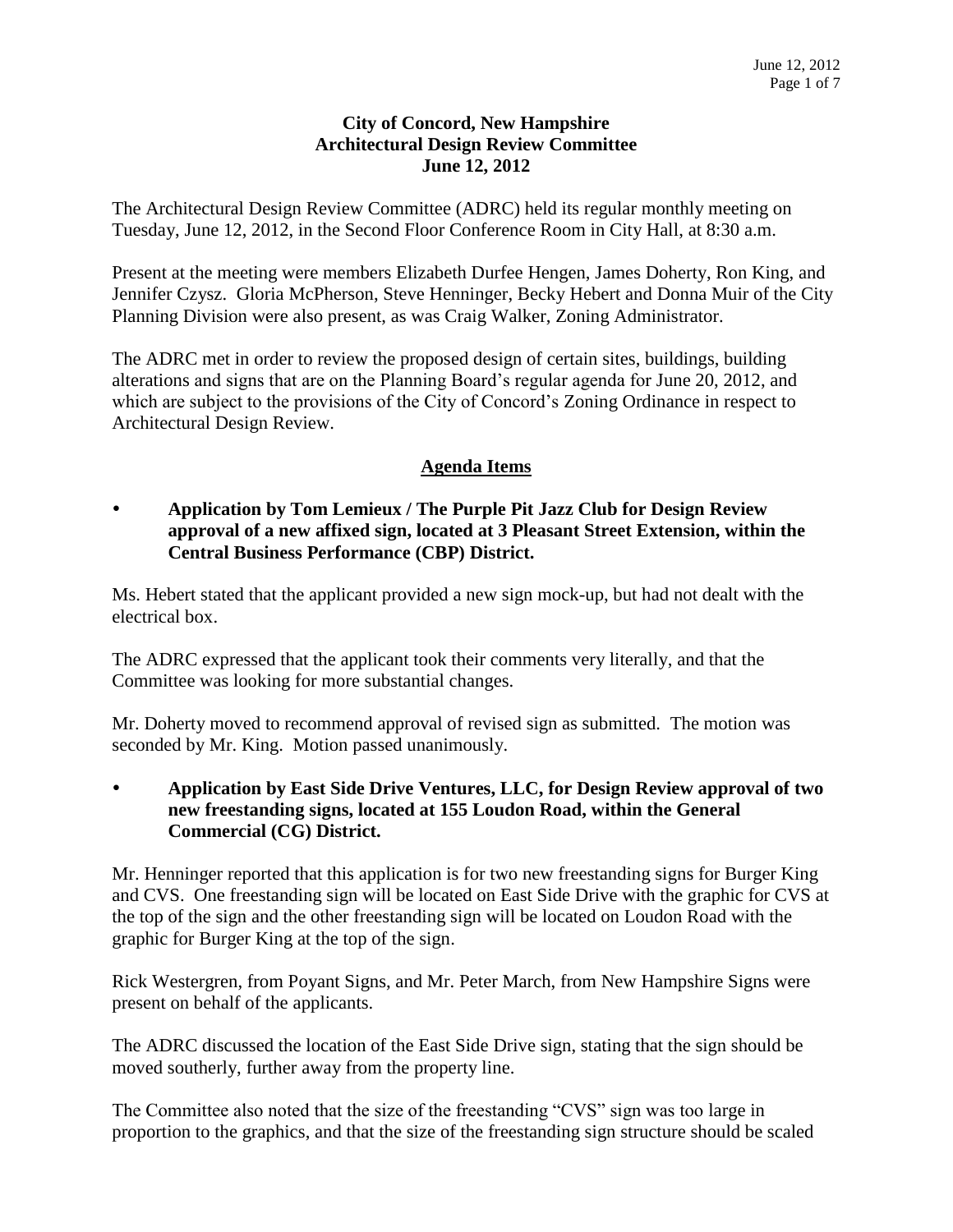down to be more in proportion with the size of the sign. The ADRC stated that the Planning staff should review the reduced size of the freestanding sign structure and make a recommendation to the Planning Board.

Mr. King moved to recommend approval of the two freestanding signs, with the stipulation that a scaled down version of the structure containing the sign is reviewed and approved by the Planning staff. The motion was seconded by Mr. Doherty. Motion passed unanimously.

# **Application by NAMI New Hampshire for Design Review approval for a revised and relocated freestanding sign, located at 85 North State Street, within the Civic Performance (CVP) District.**

Mr. Henninger stated that this application is for a revised and relocated freestanding sign. He stated that the existing sign will be reused and mounted on new granite posts. The existing sign posts are rotted.

Steve Green, from Mr. Green Jeans Handyman Service, was present on behalf of the applicant.

The ADRC discussed the proposed sign and location.

Mr. King moved to recommend approval of the sign and location as submitted. The motion was seconded by Ms. Czysz. Motion passed unanimously.

 **Application by the New Hampshire Department of Resources and Economic Development (DRED) for Design Review approval of a revised freestanding sign, located at 172 Pembroke Road, within the Industrial (IN) District.** 

Mr. Henninger reported that the ADRC provided a preliminary review of this sign application at the May meeting. The Committee discussed the proposed sign indicating that the sign graphic was acceptable.

Mr. King moved to recommend approval of the sign as submitted. The motion was seconded by Ms. Czysz. Motion passed unanimously.

 **Application by the City of Concord for Design Review approval of a new freestanding sign for Broken Ground School, located at 123 Portsmouth Street, within the Medium Density Residential (RM) District.** 

Mr. Henninger explained that this application was for a new freestanding sign.

Bob Perry, from Advantage Signs, was present on behalf of the applicant. He provided the ADRC with a revised graphic, which removes the logo but adds the street number to the top of the sign.

Ms. Czysz and Mr. King expressed that they were not in favor of the font used, but that it was a personal preference.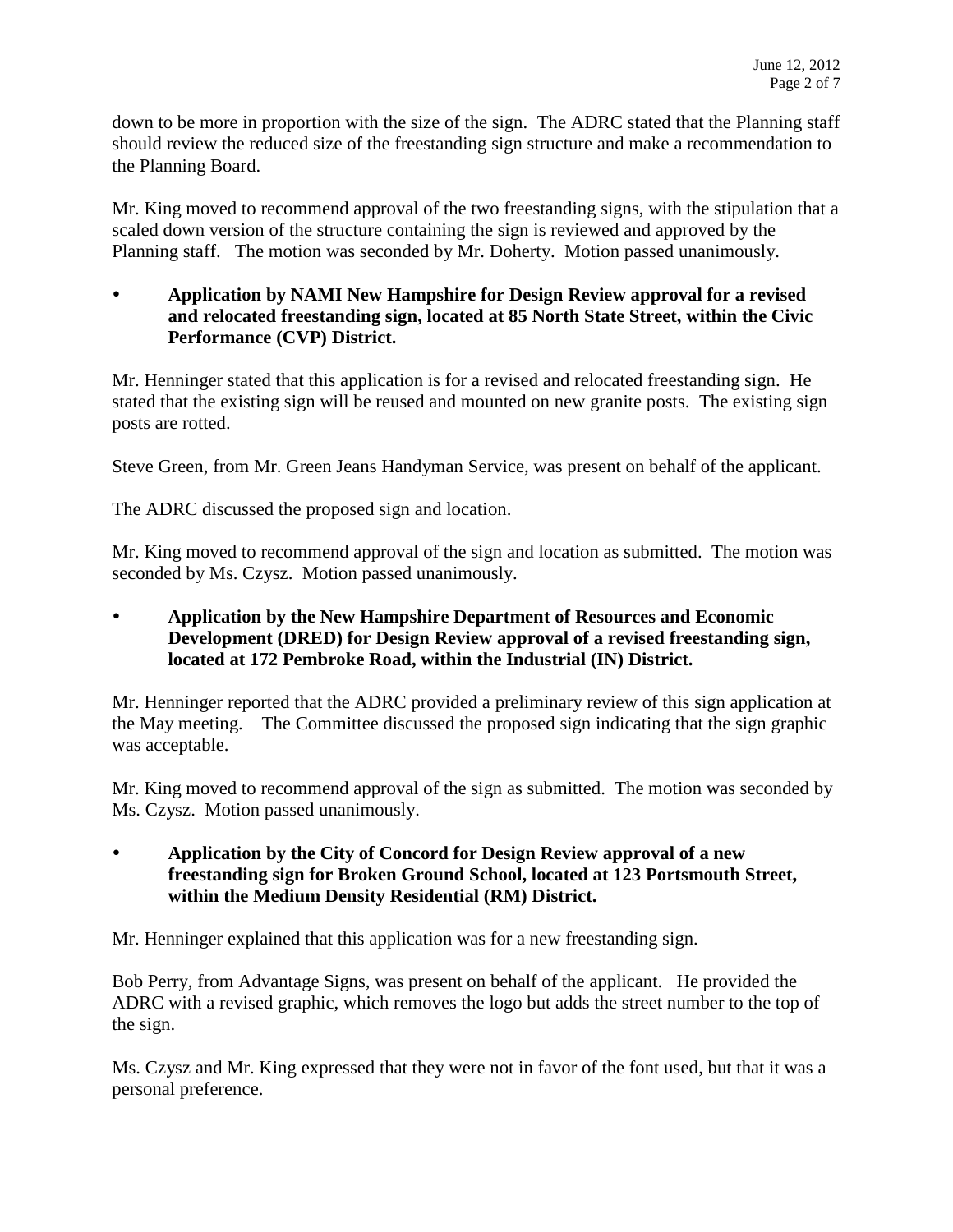Ms. Hengen moved to recommend approval of the revised sign, with the suggestion that a different font be considered. The motion was seconded by Mr. King. Motion passed unanimously.

 **Application by the Bank of New Hampshire for Design Review approval of revisions to an existing freestanding sign and a replacement affixed sign, located at 11 Triangle Park Drive, within the Gateway Performance (GWP) District, and two replacement affixed signs and a revised freestanding sign, located at 165-167 North Main Street, within the Civic Performance (CVP) District.** 

Mr. Henninger stated that the sign applications were a result of the bank changing its name from Laconia Savings Bank to Bank of New Hampshire.

Chris Browher, from United Signs, was present on behalf of the applicant.

Regarding the Triangle Park Drive signs, Ms. Hengen asked why the applicant was not going to be using individual letters for the affixed signs. Mr. Browher responded that it was due to the extreme cost involved using the individual letters and was out of character and not consistent with the other signs.

Ms. Hengen moved to recommend approval of the Triangle Park Drive signs as submitted. Mr. King seconded the motion. Motion passed unanimously.

Regarding the North Main Street signs, the ADRC stated that the black around the street address on the freestanding sign should be removed.

Ms. Hengen moved to recommend approval of the North Main Street signs without the black border around the street number. Mr. King seconded the motion. Motion passed unanimously.

### **Application by Air Distribution Corporation for Design Review approval of a new freestanding sign, located at 106 Airport Road, within the Industrial (IN) District.**

Mr. Henninger reported that this is an application for a new panel to be set in existing posts.

Paul Clermont was present on behalf of the applicant.

The Committee generally agreed that the oval which encloses the initials ADC seemed to be crowded at the top of the sign and suggested that (1) the sign be arched at the top to follow the shape of the oval and (2) the oval be positioned lower on the sign for more breathing room.

Mr. King moved to recommend approval of the sign, with the suggestion above. Mr. Doherty seconded the motion. Motion passed unanimously.

 **Application by Sovereign Consulting, Inc., for Design Review approval of a new affixed sign, located at 9 Hills Avenue, within the Central Business Performance (CBP) District.**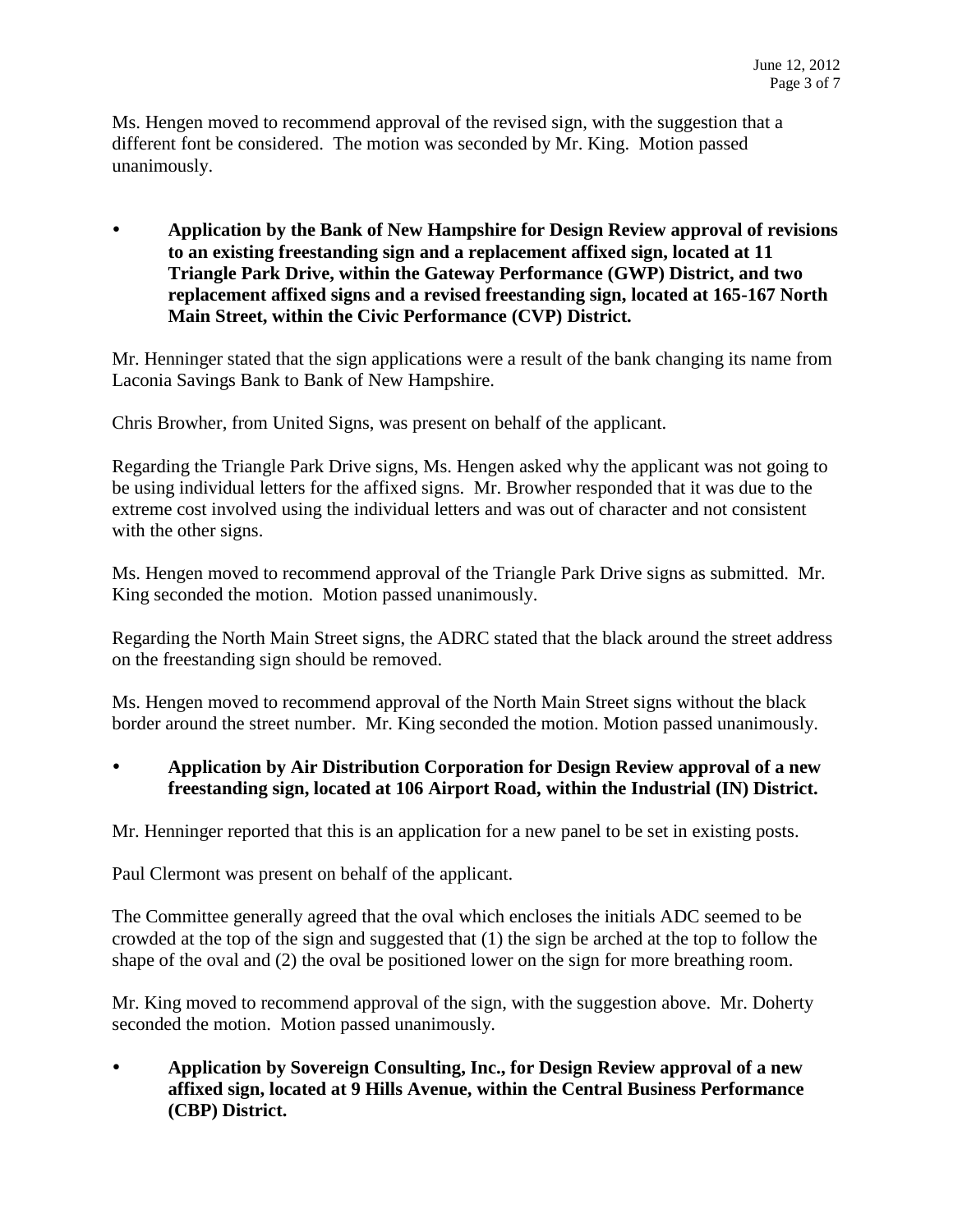Ms. Hebert stated that the application is for a new affixed sign with no lighting.

Bob Perry, from Advantage Signs, was present on behalf of the applicant.

The ADRC discussed having the type of consulting business on the sign to further identify the company. Mr. Perry stated that this is not a retail type operation and that the clients would only need to identify where the company was located.

Ms. Hengen moved to recommend approval of the sign as submitted. Ms. Czysz seconded the motion. Motion passed unanimously.

# **Application by Christopher Gately / Inner Rhythms for Design Review approval of a revised hanging sign, located at 15 South State Street, within the Central Business Performance (CBP) District.**

Ms. Hebert reported that this was a replacement hanging sign, located in the same building as Mane Element. The sign will be attached to the right hand side of the building on the corner board.

Glen Schadick, from NE-OP-CO Signs, Arthur Aznive, from Residential Rentals, and Christopher Gately were present on behalf of the applicant.

Mr. King moved to recommend approval of the sign as submitted. Ms. Hengen seconded the motion. Motion passed unanimously.

### **Application by Amy Akey / American Bodybuilding Supplements for Design Review approval of a new affixed sign, located at 18 South Main Street, within the Central Business Performance (CBP) District.**

Ms. Hebert stated that the application was for a new affixed sign, with lettering applied to an existing background on the building façade. She stated that a hanging sign would be more in line with other signs on Main Street.

Amy Akey, from American Bodybuilding Supplements, Glen Schadick, from NE-OP-CO Signs, and Arthur Aznive, from Residential Rentals, were present.

Mr. Aznive stated that there is a beige board that goes across the entire building which hides the roofing structure. He said that there is nothing behind most of the board, so he doesn't think that the façade could support a hanging sign.

Mr. Schadick said that he would be able to do a wraparound on the left corner of the building to accommodate a hanging sign. He showed a graphic that he prepared of a hanging sign design for this business.

Mr. Doherty stated that the white background behind the name of the business made the sign lose some of its elegance. Ms. Hengen suggested that the font be changes because it is very blockish and difficult to read. Ms. Czysz said that she liked the strength and boldness of the font as it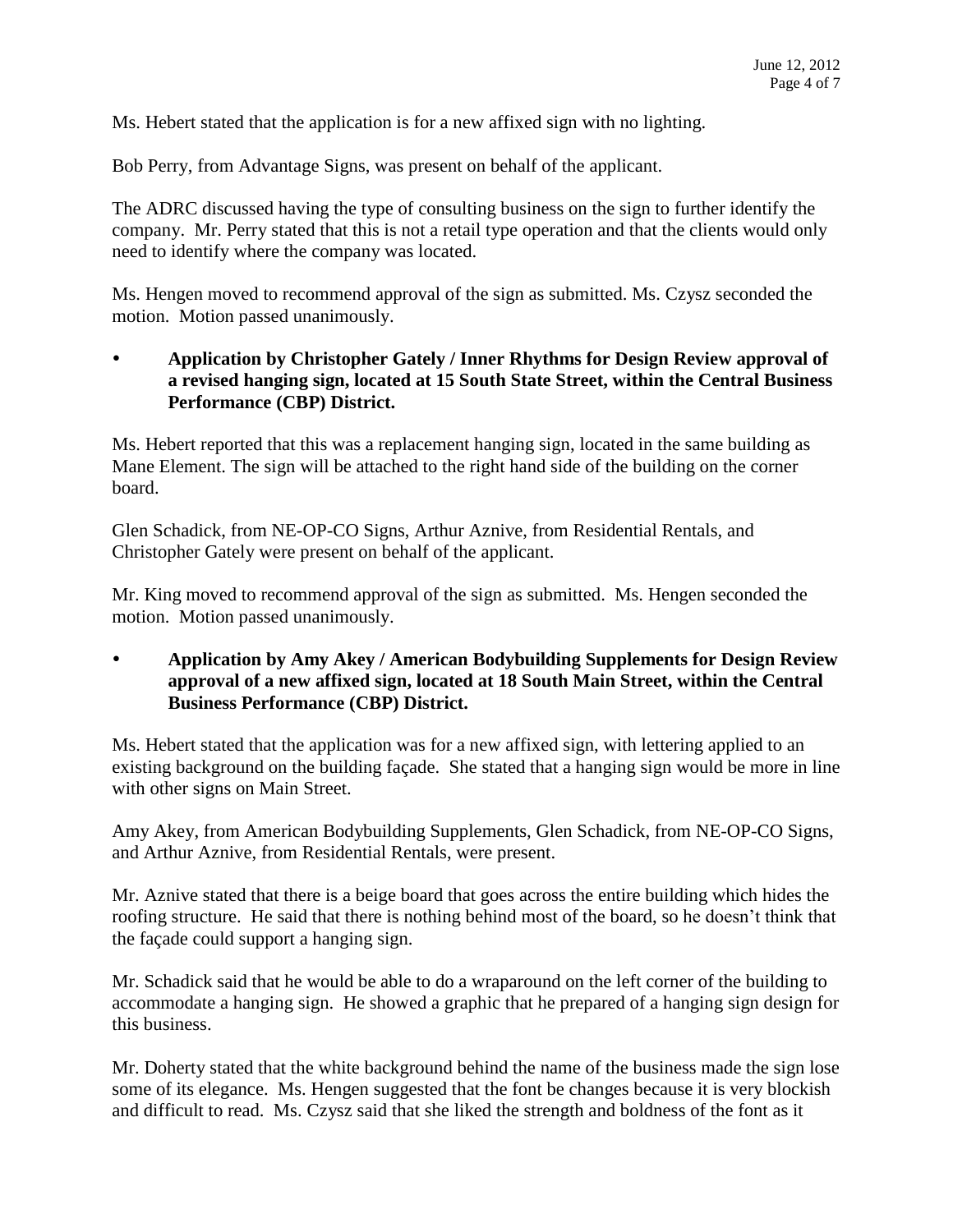relates to the company and what they do, but there are too many letters in the name to pull it off on this sign.

Ms. Hengen moved to recommend approval of the hanging sign with the gray border and white background, with the suggestion that a different font is considered. Mr. Doherty seconded the motion. Motion passed unanimously.

Mr. Aznive and Ms. Hebert discussed the possible requirements to come before the ADRC for any façade changes he is planning. Ms. Hebert suggested that a site visit would be in order to determine if proposed changes required Design Review and offered to discuss this further with Mr. Aznive outside the Second Floor Conference Room.

### **Application Kristy Taylor / Full Circle Mental Health, Inc., for Design Review approval of a new hanging sign, located at 35A Pleasant Street, within the Civic Performance (CVP) District.**

Ms. Hebert reported that the application was for a new hanging sign, which will be hung from an existing bracket.

Kristy Taylor, owner of Full Circle Mental Health, Inc., and Glen Schadick, from NE-OP-CO Signs, were present to discuss the application.

The ADRC liked the sign and discussed the use of the various fonts and colors on the sign. It was suggested that the curlicue and the bottom two lines of type be moved down on the sign and the phone number font be reduced in size. It was also suggested that the same color font be used for the bottom two lines of type.

Mr. King moved to recommend approval of the sign, with the suggestions that the curlicue and the bottom two lines of type are moved down on the sign, the phone number font is reduced in size, and the same color font is used for the bottom two lines of type. Mr. Doherty seconded the motion. Motion passed unanimously.

Mr. Schadick stated that he would provide a new graphic to the Planning Staff.

 **Application by Forest Street Realty / Team KIA for Design Review approval for the construction of a new 14, 170 square foot building and redesign of the parking and vehicle display layout, with related paving, landscaping, lighting, drainage, and associated site improvements located at 94 Manchester Street.** 

Mr. Henninger reported that the applicant will be constructing a new building and redesigning the parking and vehicle display layout, with related site improvements.

Peter Steward, Sam Amato and Craig Jewett, from Jewett Construction were present.

Mr. Steward stated that the new one-story building will have a bump-out for the service drivethru, made with aluminum composite panels and insulated metal panels. The panels will be silver at the bottom with some red panels on the top.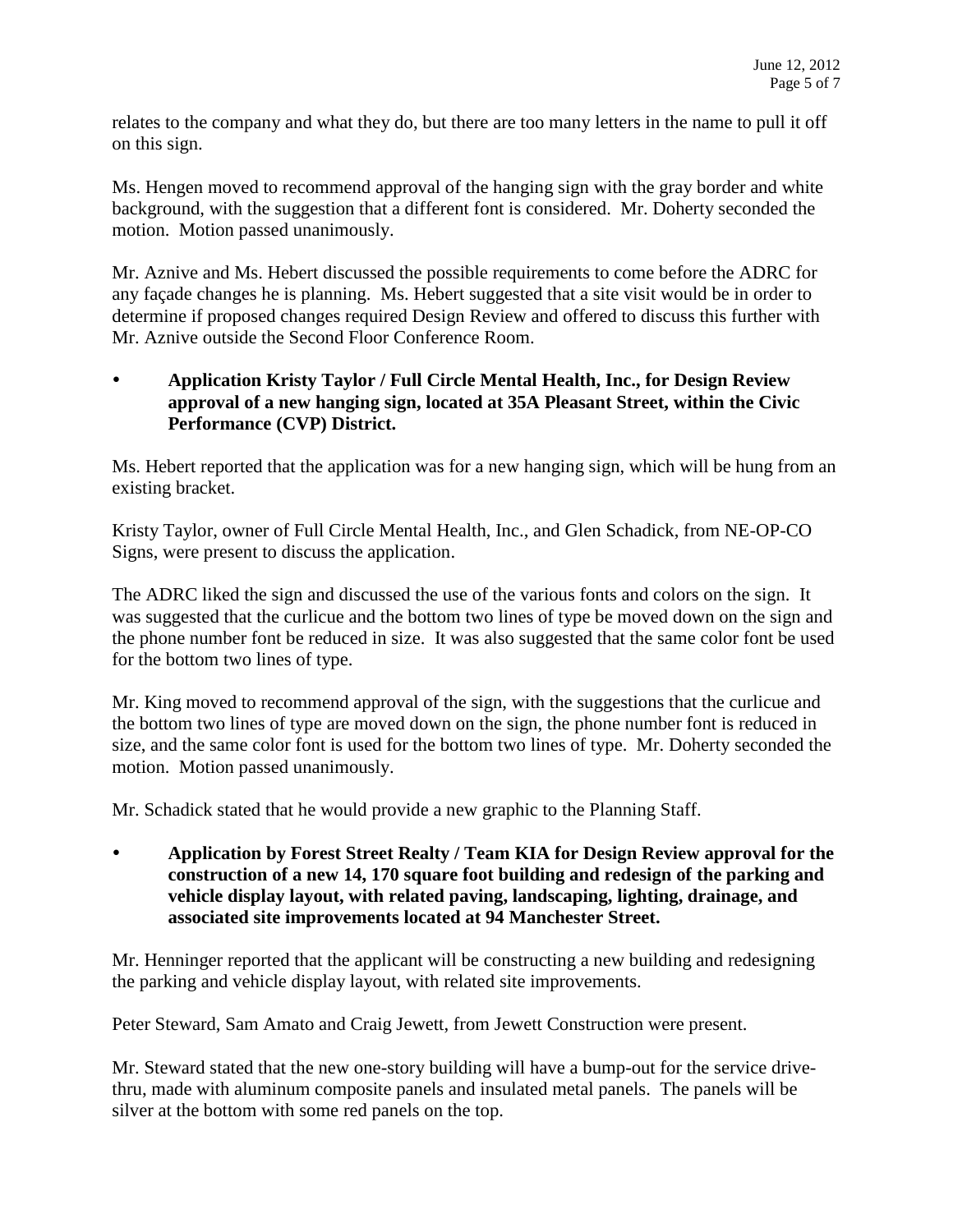Mr. Henninger noted that no mechanical equipment screening was provided, but is required and would need to be incorporated and integrated with the building siding. The ADRC suggested that the red panels are repeated around the side of the building as this is a prominent corner with high visibility from the street, and that more durable material is used at the base of the building.

Mr. Henninger explained that the project is scheduled for the June  $20<sup>th</sup>$  meeting of the Planning Board for a determination of completeness hearing and a public hearing would be held on July 18<sup>th</sup>. Mr. Steward stated that he would bring revisions to the July ADRC meeting, incorporating the Committee's suggestions to strengthen the northeast corner and carry the red around the side of the building, provide rooftop mechanical screening, and move the sign into the gray panel. It was noted that an application for all signage on site would be forthcoming.

 **Application by U.S. Cellular for Design Review approval for the expansion of its existing rooftop telecommunications colocation facility from three existing antennas to six proposed antennas, located at 136 North Main Street.** 

Ms. Hebert reported that U.S. Cellular is proposing to rebuild the rooftop access enclosure and install three new antennas, for a total of six, all which will be similar in size and color to what currently exists.

Bob Gashlin, from KJK Wireless, was present on behalf of the applicant.

Ms. Czysz moved to recommend approval of the application as submitted. Mr. Doherty seconded the motion. Motion passed unanimously.

 **Application by Concord Area Trust for Community Housing (CATCH) for Design Review approval for repainting the storefronts, wood doors and trim, and the turret roofs at the Endicott Hotel, located at 1-5 South Main Street, within the Central Business Performance (CBP) District.**

Ms. Hebert showed the Committee samples of the paint colors proposed by CATCH for the repainting of the exterior storefronts, wood doors, windows and trim, and the turret roofs.

Mike Reed and Caite Foley, from CATCH, were present to discuss the application. Mr. Reed stated that CATCH is restoring the façade of the building according to the Secretary of the Interior standards.

Mr. Doherty moved to recommend approval of the application as submitted. Ms. Czysz seconded the motion. Motion passed unanimously.

 **Application by Church of Jesus Christ of Latter-day Saints for Design Review approval for the construction of a steeple, located at 90 Clinton Street, within the Institutional (IS) District.** 

Mr. Henninger explained that the Planning Board, at their last meeting, approved the steeple with the condition that the design details receive final approval from the ADRC.

Mr. Tim Warnick, from Warnick Associates, Inc., was present on behalf of the applicant.